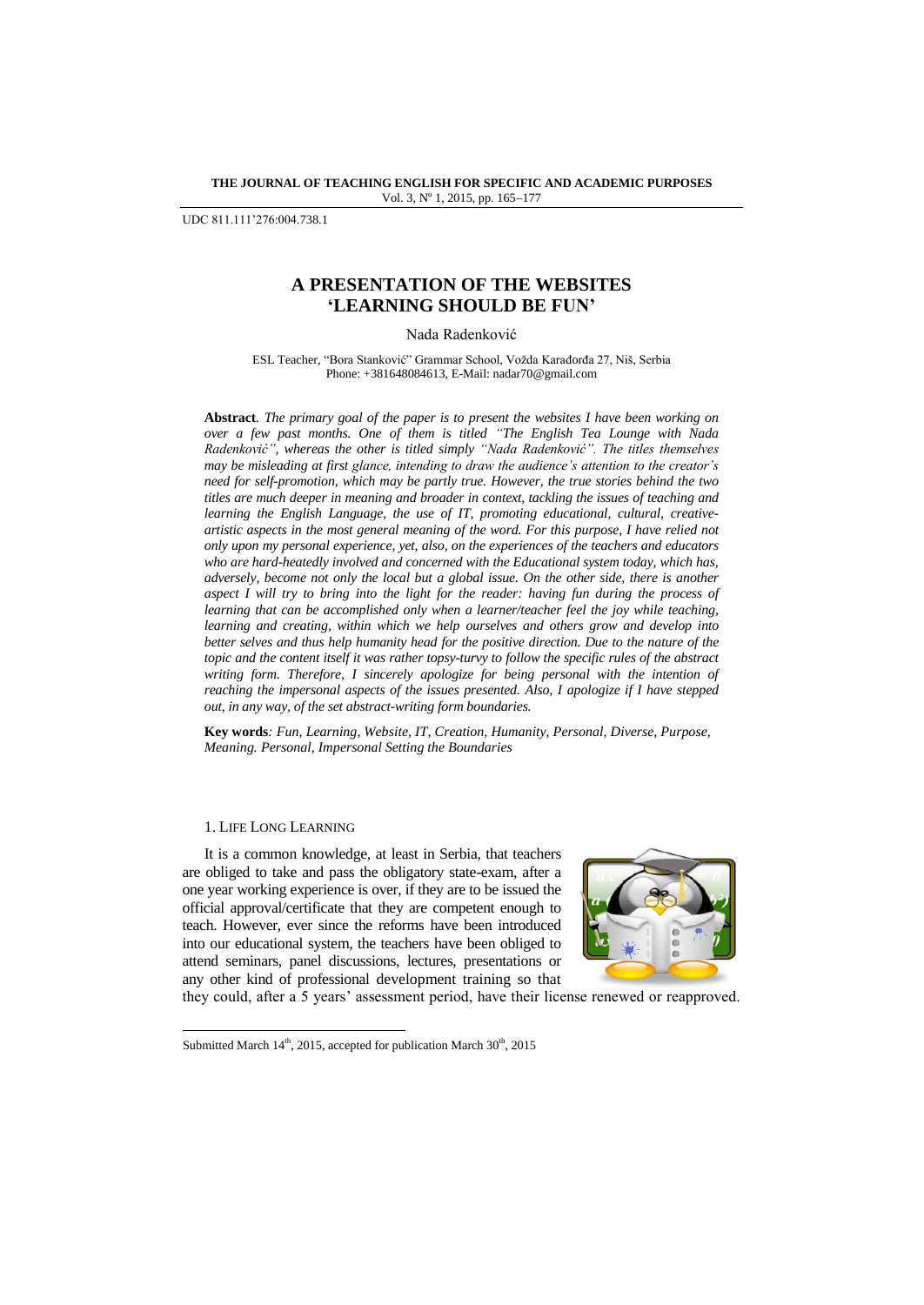To be more specific, ever since the school reforms have been introduced, the teachers are obliged to continuously work on their professional development, to participate in the socalled Life Long Learning Policy. This would not be an issue if the offered professional development options are not being re-questioned for a few reasons:

- Are they really useful and applicable in practice?
- Do they actually introduce a positive change into the educational system?
- Are they designed by the colleagues or professionals directly involved into the teaching process so that the trainings and seminars are the result of their own experience so that they offer practical solution that the teachers – participants face; or are the teachers exposed to a pure 'borrowing ideas' system from the countries that have been, over a very long period of time, analyzing, assessing and giving objective judgment, developing, thus, a successful educational system which has been applicable in their country solely?

Generally speaking, most of the seminars, trainings or projects are useful in the sense that they allow the teachers to brush up on the things that they already know or they offer a different or new perspective into the teaching/learning process, which is, in return, enlightening, inspiring and what is more important, applicable. However, the impressions of any teacher training program are, in the end, very individual, as the interests vary according to the individual personality,



needs, subject taught, interests and aspirations. Therefore, the idea that some colleagues from the district schools, advocate that teachers should be given the opportunity to choose a professional training program need, unquestionably, be supported and warmly welcomed. However, the teachers are often forced into trainings that make no sense and very often boil down to simply ‗copy/paste' system, only to earn, as I have previously mentioned, extra points that will ensure the renewal and re-approval of their teaching license. Thus ‗quantity over quality' principle is being encouraged and not vice versa. To be more precise, it turns out that it is the number of points that an individual teacher earns after 5 years of continuous training that is more important than the quality, the knowledge and the competence that a teacher adopts, embodies and passes onto the next generations.

### 2. THE ICT SEMINAR OR JUST A CLICK AWAY

One of the seminars that offers an opportunity to introduce new methods into the teaching process is the ICT (the Information Communication Technologies) seminar. That is a seminar about a variety of programs and applications that can be used for structuring lesson plans and presentations, among other things. Yet, it also offers a possibility for teachers' further development of personal IT skills. On the other hand, it can open



doors into the world outside our own professional boundaries. By using those programs teachers can get connected to the colleagues worldwide, for example, by creating free websites that can serve, for example, for sharing ideas and exchanging experiences and opinions, or just to keep in touch with the latest trends around the world. The possibilities are numerous, and websites are just one of them.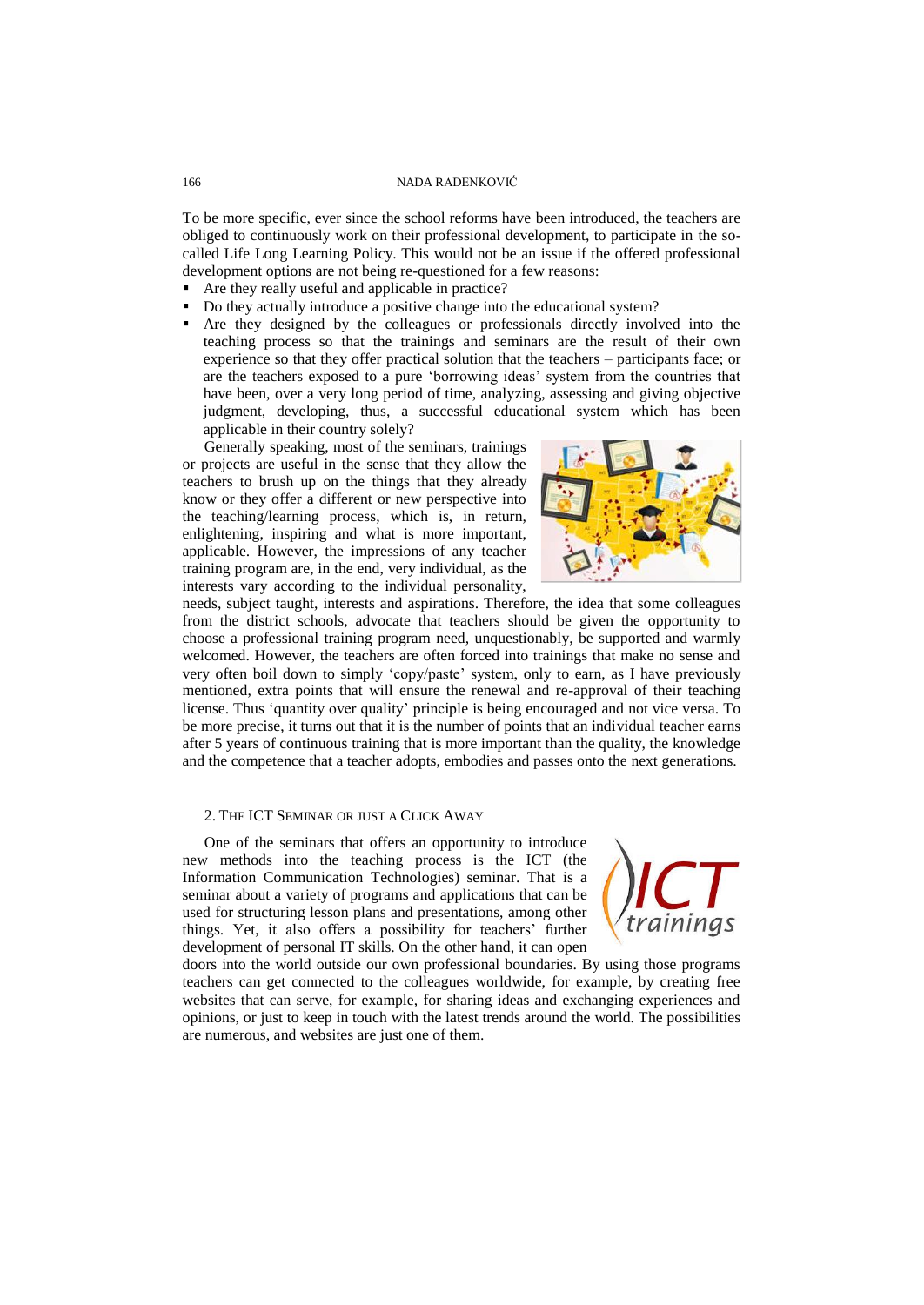#### A Presentation of the Websites 167

To make things clear: This does not mean that we should totally depend on the IT technology, the Internet or virtual world. It is an absolute truth that technology has taken a great part of our lives and has actually become an integral part of our lives. Yet, we should not totally depend on the IT as, in my opinion, it develops an addiction that 'separates' us from our deepest selves, 'deletes' our natural need and necessity for creativity, not to mention the alienation and the isolation from the real world. In conclusion, the IT technology should be viewed only as an additional teaching tool that, on one hand, makes the teaching/learning process up-to-date and more practical, whereas on the other, it should be an exit or entrance into the world outside the classroom.

Keeping this in mind, my primary concern in this paper was and is the creative

attitude towards the site building that is versatile in content. To be precise, in the process of websites building, I have tried to maintain the curiosity of a child that is eager to play, have fun, enjoy arranging and rearranging posts, pictures, photos, articles, add and remove sites and blogs. What is more, all of it for the purpose of making a small contribution to the world of Education and Humanity. I see it as a never-ending story that keeps the site builder and creator always alert, with the ideas constantly popping up and out, raising questions of what else can be done, improved and altered, shared, discovered or restored. It is a journey into the world that is constantly revealing its secrets, possibilities – magic. During this process



it is not only the creator who enjoys the game, but the learners/visitor as well. That is, in my humble opinion, the essence of every learning process: the eagerness, the drive, the need, the love for creation and knowledge, with its ups and downs that makes the whole adventure interesting and unforgettable. The awareness that you can do it is sufficient enough, let alone actually doing it.

# 3. THE WEEBLY WEBSITE - A JOURNEY INTO THE UNKNOWN

Among other things, (Edmodo, Prezi, Linoit, to name just a few), that the attendants of the seminar practiced and learned about, the focal point was building up a free Weebly website. A great opportunity to keep everything stored at one place and still being available for students, parents, colleagues, website visitors, the world in general. It is free, it is fun, a great adult toy-tool, especially for



the website building beginners and easy to use, once you get into the system of how it works. And, I repeat, an excellent opportunity to develop and present your teaching skills, yet also explore the ideas and topics that one is personally interested in and share them with other colleagues.

# **3.1. Learning Weebly**

The process of learning the Weebly site building is a mechanical one which means that there are a few guided instructions that you need to follow, repeat them a few times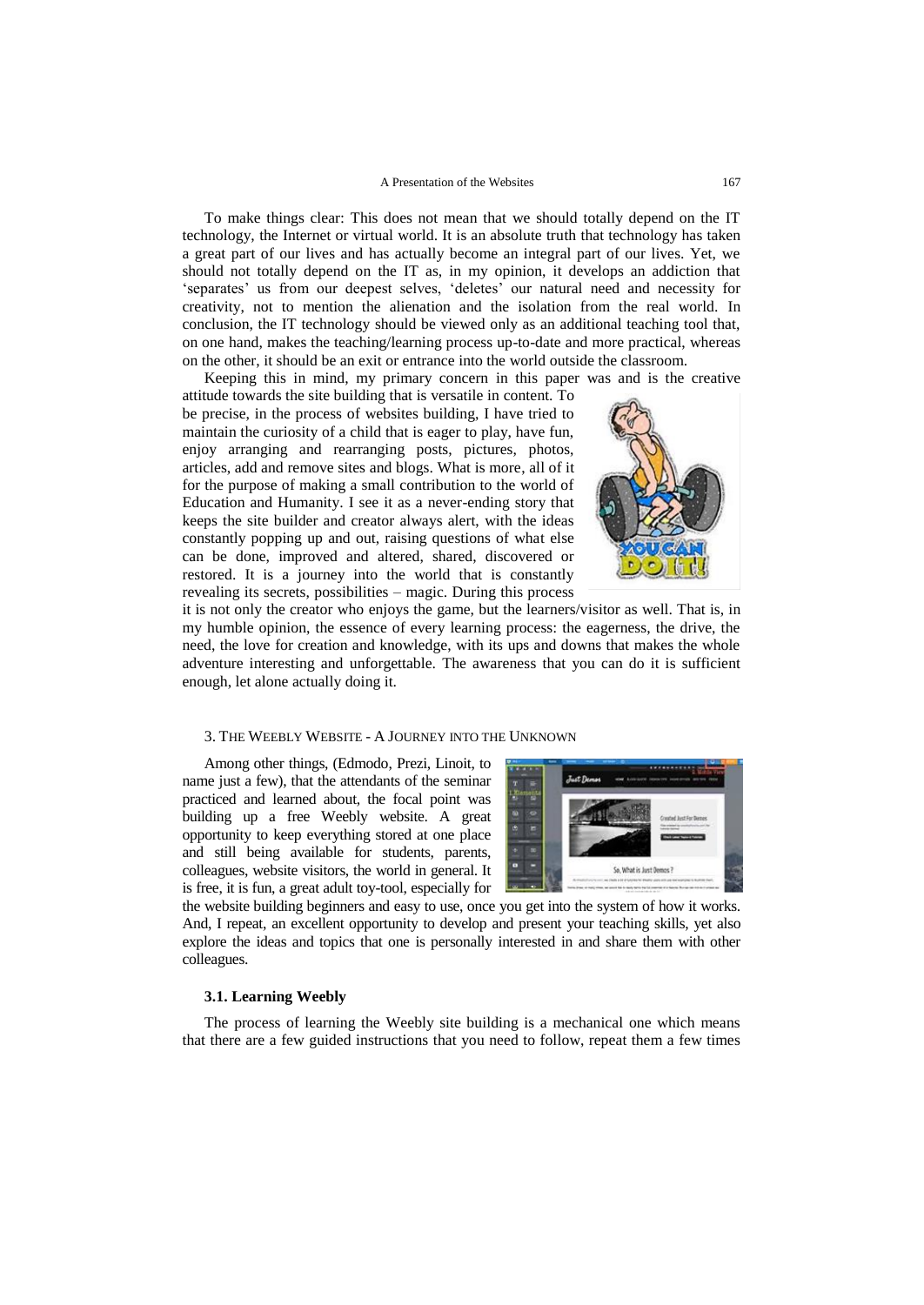until they become automatic. Knowing the structure of a particular site is highly important. The Weebly option to me seems like a 'puzzle' option. There is a set of buttons on the left-hand side that you slide onto the page and simply insert a content, link, image, text, photos and save them. The rest, like adding the pages and sub-pages, choosing the site theme, font, color is a matter of personal choice, depending on one's artistic/professional inclinations, creativity, matching it with the purpose of the site and the topics or the content it covers. As the "English Tea Lounge with Nada Radenković" is intended for the ESL students and teachers primarily, it focuses on the practical aspect of the learning/teaching process. Let me be more precise, its main purpose is to share useful educational material, experience, tips, advice, articles with the students, parents and respectable colleagues. This was the starting idea that the site was built upon. The rest of the pages just popped up as a product of the personal, logical consequence of the previously mentioned structure or as a result of a variety of excellent articles that promote education, Arts, personal presentation and impressions on specific issues, use of other applications, like ‗Photo-face-fun' application, that I personally find amusing and a nice hobby for all those who are not talented or educated in drawing or painting, yet like to play with colors, shapes and images. This would be just a general presentation of the site. Yet, to make it more vivid and understandable, the table of contents that follows will, hopefully, supply a better overview of the site navigation. As far as the detailed comments on specific contents are concerned, I would be more than glad to give a further insight at the conference. Meanwhile, feel free to visit the site and explore the content www.nadaradenkovic.weebly.com

| THE ENGLISH TEA LOUNGE WITH NADA RADENKOVIĆ |                                                                                |  |
|---------------------------------------------|--------------------------------------------------------------------------------|--|
| PAGE 1 Home                                 | Introductory note followed by you-tube clips and Google images                 |  |
| Sub-page 1 My Place                         | Self-Presentation including the portfolio and a few pictures                   |  |
| Sub-page 2 Quotes                           | Beautiful quotes on education, arts, humanity                                  |  |
| <b>PAGE 2 For Teachers</b>                  | Containing the teacher-related articles, clip, quotes, experiences             |  |
| Sub-page 1 Lesson Plans                     | Innovative lesson plans                                                        |  |
| Sub-page 2 Projects                         | Projects that the Grammar school has taken part in                             |  |
| <b>PAGE 3 For Students</b>                  | Intended only for students to help get acquainted with the UK culture          |  |
| Sub-page1 $1st$ Grade                       | Containing study material                                                      |  |
| Sub-page $22nd$ Grade                       | Containing study material and photographs                                      |  |
| Sub-page $3\,3^{\text{rd}}$ Grade           | Containing study material                                                      |  |
| Sub-page $4.4^{\text{th}}$ Grade            | Containing study material and photos                                           |  |
| Sub-page 4 Need help                        | Intended to contain the material for the students who are backward in          |  |
| with the Material Studied                   | learning                                                                       |  |
| Sub-page 6 Students'                        | Students' Outstanding Achievements, poems or other                             |  |
| Achievements                                | accomplishments                                                                |  |
| <b>PAGE 5 For Parents</b>                   | Containing articles that will be of use for the parents' and their better      |  |
|                                             | understanding of the students' needs and contemporary teaching                 |  |
|                                             | trends                                                                         |  |
| PAGE 6 Professional                         | Teachers' Professional Development page, offering possibilities for            |  |
| Development                                 | further learning                                                               |  |
| <b>PAGE 7 Miscellaneous</b>                 | A variety of articles, tips, stories, images concerning Humanity in<br>general |  |
| PAGE 8 Blog                                 | A variety of articles and topics                                               |  |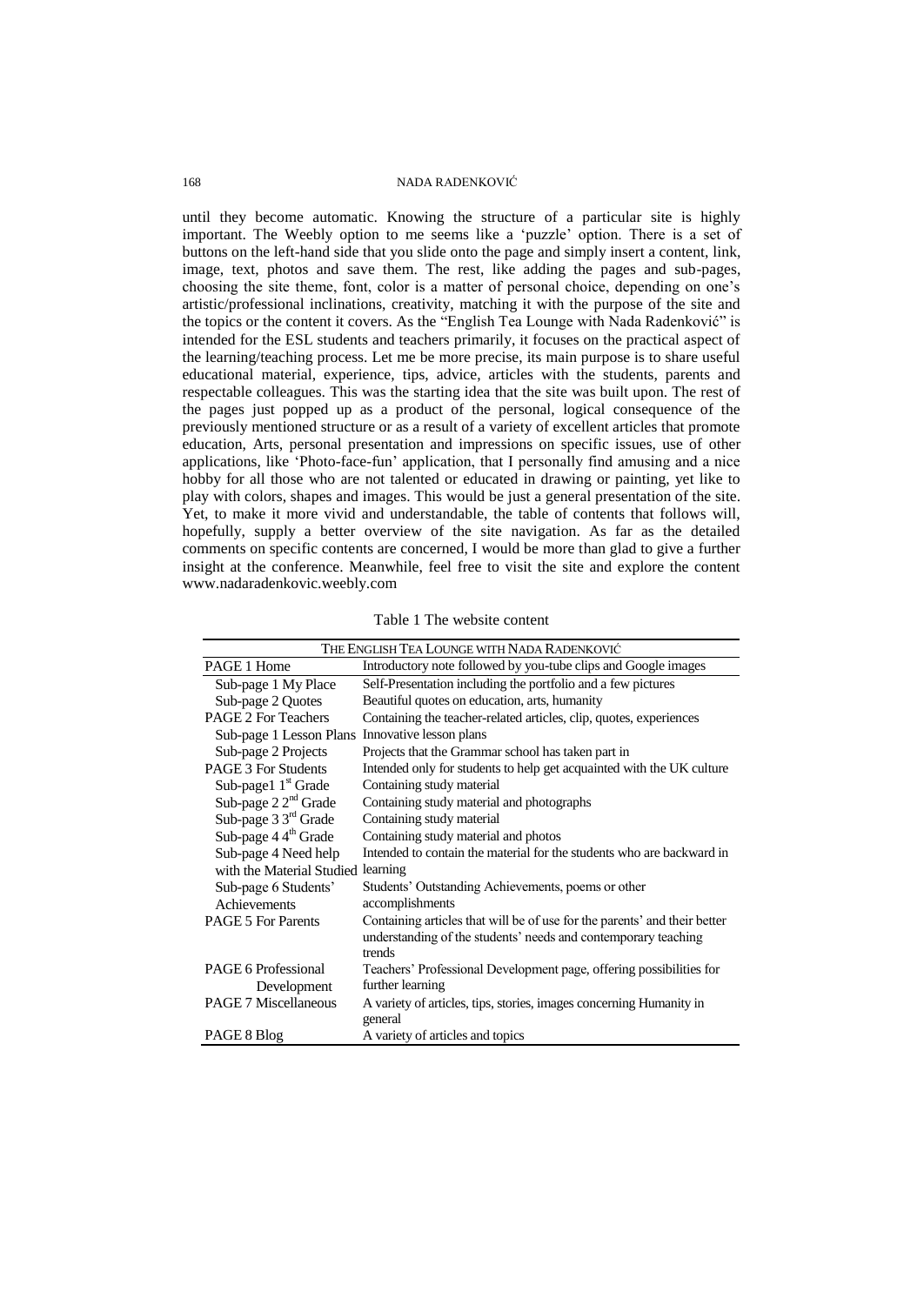Putting everything together, The Weebly site building was and is a consequence of a wonderful journey into the world of the website creation possibilities, a wonderful playground for individuals who enjoy creating, having fun, and trying out something new. Apart from this, for me, it was also an introduction into something more serious and rather professional.

#### *3.1.1. About the content*

In the previous section you have had the opportunity to get acquainted with the basics of the site content. In this section, I will try to clarify some of its aspects that I currently consider to be highly important.

To start with, let me say something about the sources used to build up the pages. As my primary approach towards building this website was for the sake of learning through playing, I have used a variety of fun, yet educational resources to build up the site. Most of them were found among the Google images, You tube, Facebook (Brainpickings) ‗Zelena učionica' (‗Green Classroom') – a Serbian website for the teachers who teach grades 1-5. However, there are a lot of articles that can be shared among the teachers, regardless of the grade they are teaching), ‗Peščanik'( a much debated website containing articles on a variety of topics, that the other media do not talk or write about. Many of them cover the area of Education, Morality, problems of the society today, not only in Serbia but worldwide).

Though, some may not find the above mentioned sources relevant, professional or competent enough for sharing information for academic purposes, I must strongly disagree. The reason is simple: there are many people from all walks of life, including academics, teachers, doctors, workers, freelance writers and artist employed or unemployed, people of all ages, that have the need and the necessity to be heard and to write on a variety of issues,

expressing their opinions, either positive or negative, their problems, with one and only purpose: to tell the truth and help people open their eyes to the issues, to make their own contribution, so that the world would be a better place to live, or try to make a slight change. This always reminds me of a clip that has been circulating around the web for years and has been seen by millions of people. A clip about 'The Girl Who Has Silenced the World for 6 Minutes'. The girl, at the time only 12 years of age, gave a proper lecture to the UN audience packed with highly intellectual and brilliant minds who have been trying to save the planet for years, that has, on the other hand, been being devastated by the people and their impulse to empower and rule the planet:



Severn Cellus-Sizuki, the girl who silenced the world in 6 min.

<https://www.youtube.com/watch?v=YHPgEqctPYU> (S.C. – Suzuki, a quotation/an extract taken from her speech held during the UN Conference in Rio Earth Summit, 1992, retrieved January,  $15^{\text{th}}$ , 2015)

This emotional, still very well-rounded and fact-supported and empowering speech, should be a good example for us, the adults, who are raising, up-bringing and educating the students, to question the quality of our educational system and the quality of our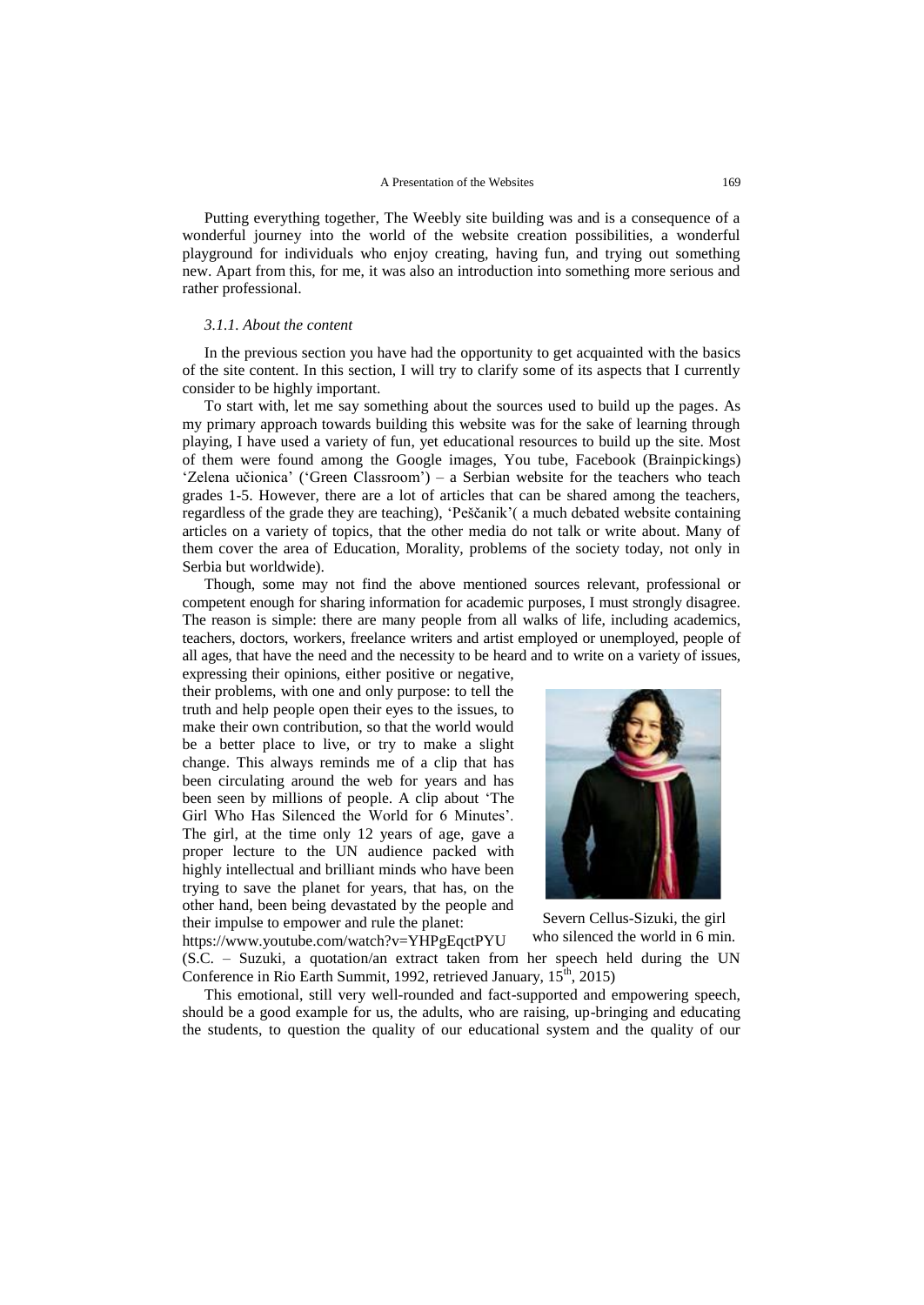work, devotion, commitment and competence, just like this young woman did. Why? The answer is simple: the educational system, the teachers, the ministry and all the participants of the system are probably the most important area and branch of the human existence, as it is one of the primary springboards for the future generations that will shape our lives and the world we live in. So far, the educational system has, at least in Serbia, undergone, I am free to say and absolutely stay by each word written, a number of reforms that have brought nothing but the collapse of the quality in the educational system due to the incompetence and professional inadequacy of those who are, ironically, in charge of bringing the importance of the educational system to a higher level, making it a priority. Instead of seeing the system improve and bring about the positive changes that would be of benefit for the society as a whole, what did we get? Lack of motivation, lack of competence, no financial support for the teaching/learning process improvement, to mention just a few, though the problems are much greater than this. And if you ask if I were angry, my answer is YES, I am angry. And I am not alone. Hence, my decision to make a contribution by writing this paper, although, I am aware of the fact that I am not saying anything new. Yet, the purpose is to make a contribution by presenting my own example and proof of the idea I believe in.

The idea is the one that promotes radical and immediate changes into the educational system. For this reason, I strongly support Sir Ken Robins and Prof. Noam Chomsky, who advocate the ideas of the educational system revolution by introducing the personalized approach to the teaching process incorporating more of Arts into the system (both of their clips are available on my Weebly website).

Thus, I am absolutely convinced that the students will be more involved into the teaching/learning

process and consider it not an obligation imposed by society or their immediate environment. Instead, they will find it fun, creative, research inspiring, meaningful and necessary for their own personal growth and development, so that, one day, they would make a positive impact onto the world.

#### 4. WORDPRESS SITE OR THE MOMENT WHEN YOU GET HOOKED

It is a common knowledge that a person feels absolutely proud and satisfied with oneself, once a job is done, especially when being fully committed to it. Alas, I am not absolutely sure if it is a curse or a blessing, yet, once you start circulating around the web you definitely get hooked.

Over the past 17 years of experience in teaching I have had an opportunity to visit a variety of websites and pages, searching for the material that I might use in the classroom: [http://www.ego4u.com,](http://www.ego4u.com/)

[www.onestopenglish.com,](../AppData/Local/AppData/Local/AppData/Local/Temp/www.onestopenglish.com) [www.grammarly.com](../AppData/Local/AppData/Local/AppData/Local/Temp/www.grammarly.com) , to name just a few. Still, I have never paid attention to its design, structure, images or other elements that help build up a site. I would just type the key words in the search box and wait for the answers to pop up. However, once I have gone through the Weebly website building training, my point of WORDPRESS Logo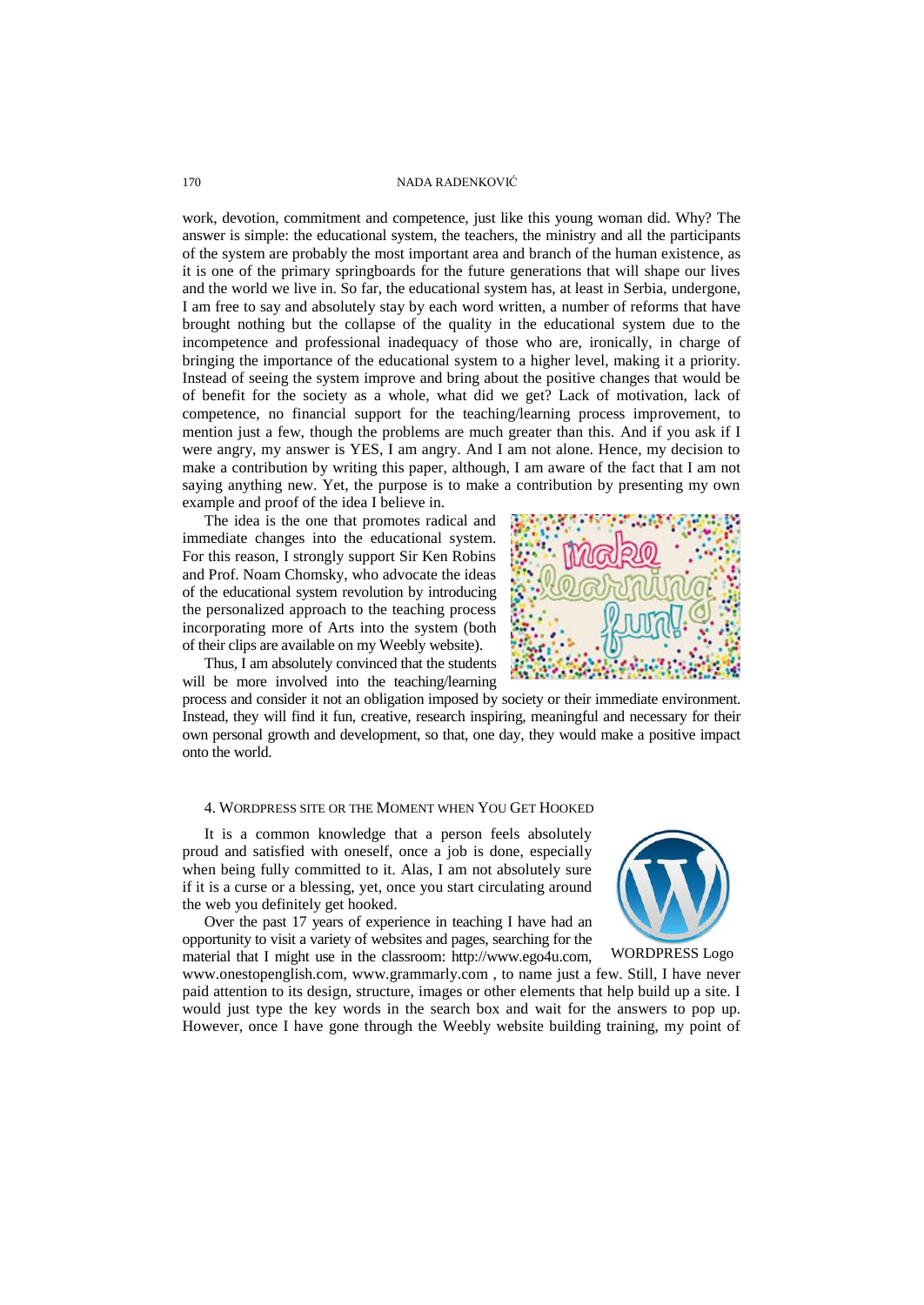view has changed. I still visit the same website, others as well, yet I no longer just type the key words in the search box. In the past few months I have paid a great attention to the design looking at the way the design matches the context, the arrangements of pages, choice of images, the ways to publish the site and make it visible worldwide. It is astonishing to what extent the sites vary and differ. The amount of creativity is amazing: from the ones that promote fun learning to those that promote highly intellectual and academic content, Maria Popova and the [http://www.brainpickings.org,](http://www.brainpickings.org/) being currently my favourite.



Spot the difference

This is a site that is simple, yet effective in design, with nourishing and nurturing content on literature followed by unique visual drawings and cartoons. In addition to this one, I would like to add all the sites dedicated to famous Dr. Seuss, his quotes, poems, books, Facebook profile that is constantly being updated, offering a sea of creative solutions for teaching children at lower grades. Being inspired by one of Dr. Seuss poems, I have planned and carried out a class with the topic "My Many Colored Days', during which the 15,16 years old students were asked to express their feelings by drawing their portraits, revise and expand the adjectives on emotions. The Lesson plan is available on my Weebly website, page 'For Teachers', subsite 'Lesson Plans'.<sup>1</sup>

### *4.1.1. Weebly/Wordpress – compare/contrast*

l

As I have previously mentioned the Weebly website is my ‗first-born' website-child. With the 'first-borns', a parent is usually confused, asking myriads of questions, asking experts for advice, getting annoyed when things are not going well, trying to figure it out yourself what to do in order to solve a problem. Questions and doubts. Still, when you see it ‗grow and develop', getting its form and shape, the parent feels proud of the work done well. "The English Tea Lounge with Nada Radenković" is still growing and undergoing changes. However, in its nature, content and design it is closer to the wide range or visitors. Hence, it is created accordingly, containing information for everyone, covering a variety of topics. To make the story short, it is designed for the audience that is interested in the English Language primarily, regardless of the fact if they are just ESL students or people of other professions. For example, whenever I get a chance I post some students' achievements of a different kind. Doesn't that make parents' heart sing with joy, pride and positive emotions? Of course it does.

<sup>&</sup>lt;sup>1</sup> Weebly website, 'The English Tea Lounge with Nada Radenković' http://nadaradenkovic.weebly.com/lessonplans.html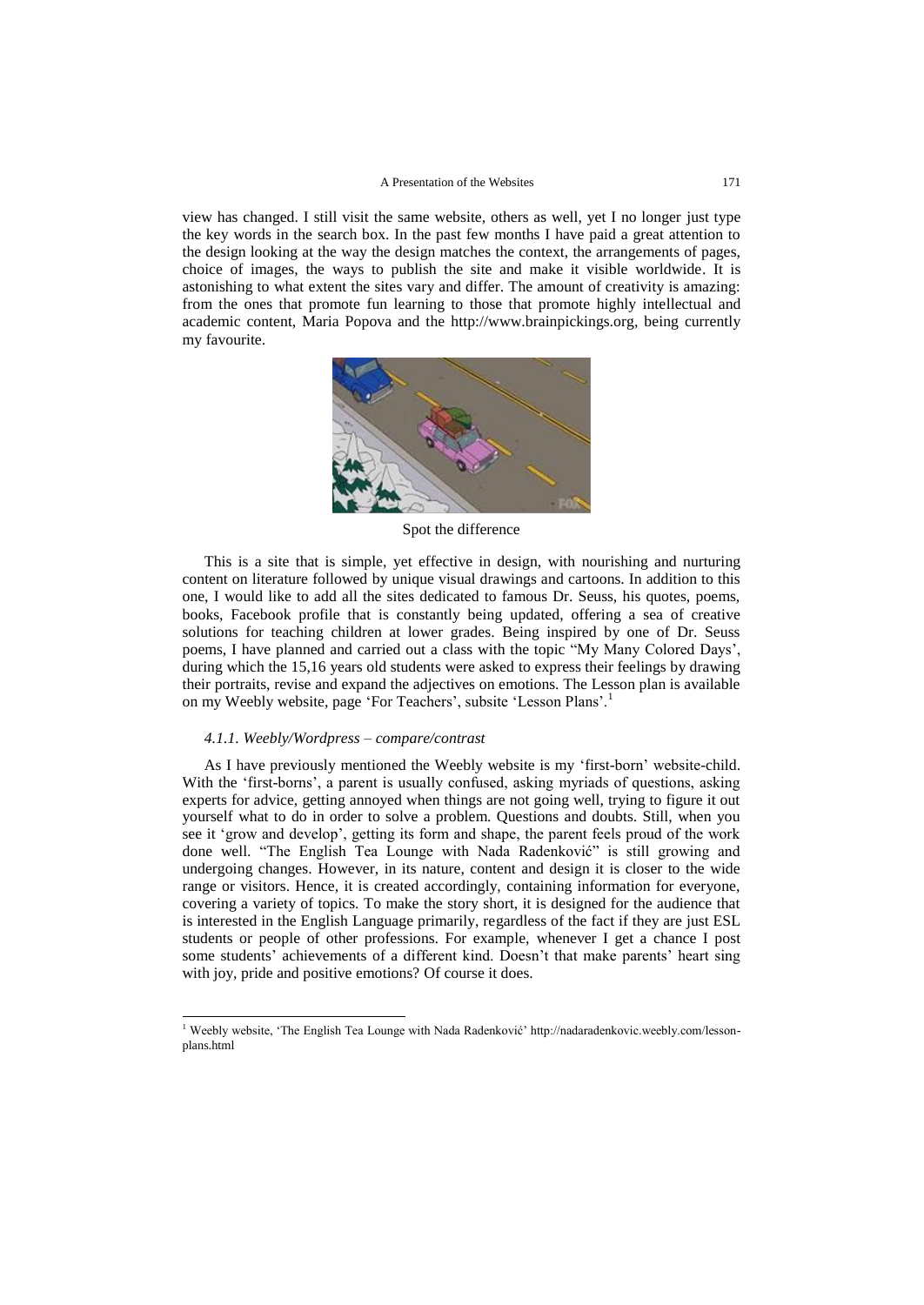Considering the site system structure, however, there are some downsides. The Weebly site is not, for the time being, available for sharing with social network other than Facebook. On some occasions, there are technical problems. Some button options do not work properly. Also, very often there is a problem publishing the post, so the site administrator needs to go back a few times and repeat the process until it becomes visible for the visitor. In addition to this, due to these technicalities, the site may appear a bit clumsy. Yet, I am rather certain that the inventors of the Weebly Free Site Creation, will in the time to come consider the technical problems and work on those problem. Finally, I hope that the site will eventually be available for sharing with other social networks and websites.

This was one of the basic reasons why I decided to look for other options for site building and create a new website. Having consulted the colleagues, IT teachers, they proposed Wordpress. Experience works miracles. With the Wordpress I decided to make things more serious, or better to say, to raise the quality of the site and its content to a higher level. The "Nada Radenković" Wordpress site deals with the English Culture primarily, Education and Language. The Wordpress is more professional, in its design, structure and content. Also, it is a lot easier and clearer to navigate through the site. Every single step is explained and visible to the extent that you do not need any instructions whatsoever. As an administrator you can make necessary changes the moment you publish a post. You also have the opportunity to get feedback and follow the site status, which is very important for the one who has put quite a lot of effort in building it. In addition, you can get connected with a number of popular social networks or other site holder that you relate with via common interests or issues. Thus, the "Nada Radenković" has become more academic in the approach and the topics when compared to the Weebly site. As a consequence, I am proud to say, that according to the statistics of the site, "Nada Radenković" Wordpress has been viewed in various parts of the globe: the USA, the UK, Brazil, Serbia, Japan, Kuwait, Greece, to name just a few countries, in less than two months.

# *4.1.2. The "Nada Radenković" Wordpress site Table of contents 2*

I have started this section with the table of contents so that the structure of the Wordpress site would be easier to understand and follow. In the sections to follow each page and subpage will be explained primarily for its purpose. In addition, this is the current content of the site that is liable to change.

| "Nada Radenković" |                           |                                                                 |
|-------------------|---------------------------|-----------------------------------------------------------------|
|                   | $\blacksquare$ The Blog   | 1. Home, Posts and Articles                                     |
|                   | • Teachers' Corner        | 1. Lesson Plans                                                 |
|                   | • Students' Corner        | Articles intended for students needs, interests and information |
|                   |                           | • The History of the English 1.A Brief History of the England   |
|                   | Language                  | 2. The History of the English Literature                        |
|                   |                           | 3. The History of the British Art                               |
|                   | • The History of UK Music | 1.A Map to Explore England's Rock Music                         |
|                   |                           | 2. 1970's till the Present Time, A Brief Overview               |
|                   | Gallery                   | 1. Gallery 1                                                    |
|                   |                           | 2. DIY Cards for all Occassions                                 |
|                   |                           | 3, Decoupage                                                    |
|                   |                           | 4. Photo Gallery                                                |

Table 2 Table of contents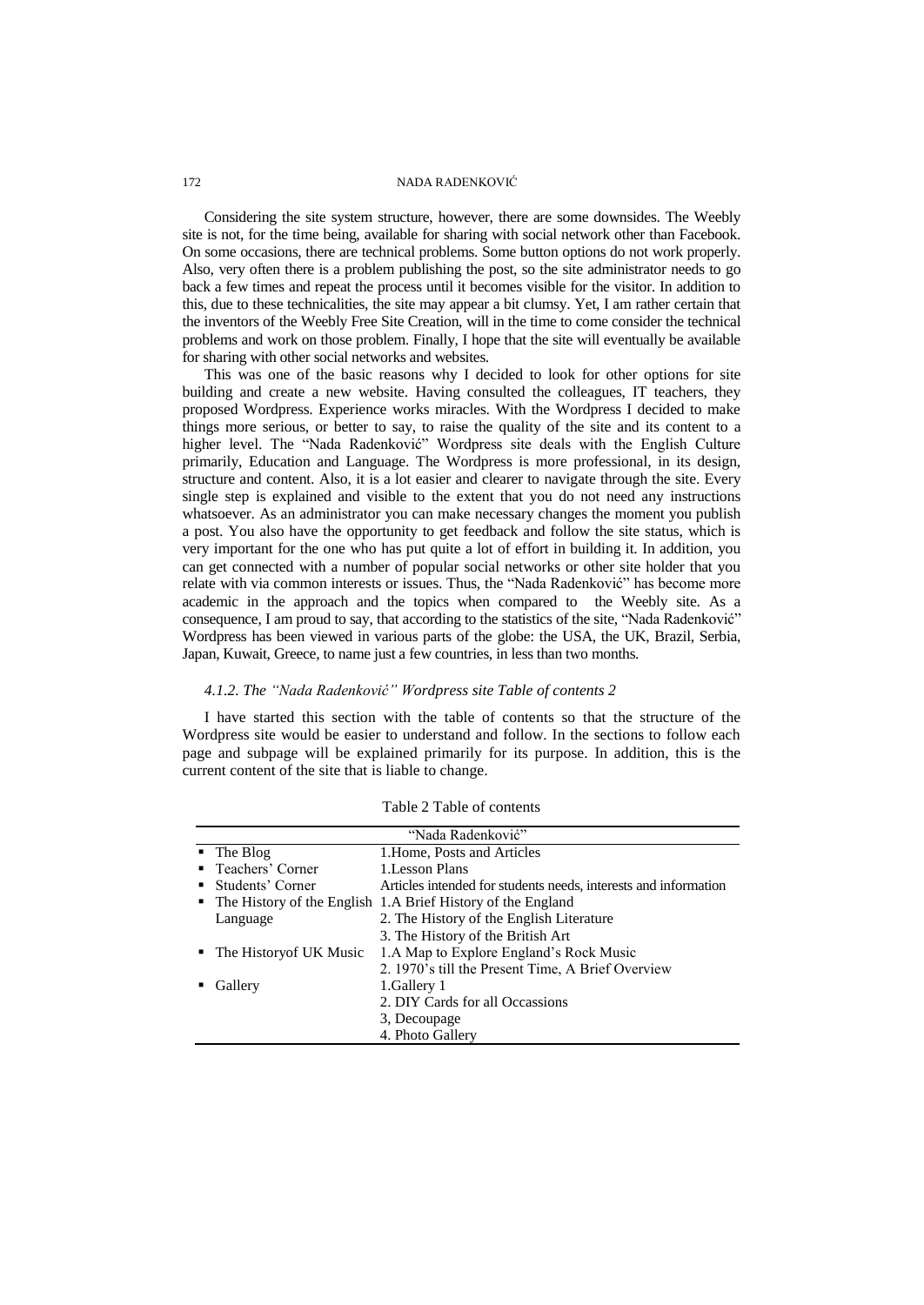#### *4.1.3. The blog*

# **Full Definition of the word** *"BLOG"*

A Web site that contains online personal reflections, comments, and often hyperlinks provided by the writer; *also*: the contents of such a site

— **blog** *verb*

l

— **blog•ger** *noun*

— **blog•ging** *noun 2*



According to the Merriam-Webster Online Dictionary, I am not quite sure that my blog-page follows the definition. Also, having visited some of the other Websites, bloggers do not often blog their opinion or comments. Therefore, with all due respect, the word will undergo a different definition in this paper. Most of my posts are articles written by people that are more experienced than me, have similar opinions as I do, still there are a few of my comments that follow some of the articles, or quotes. There is even one post that sprang out of my own personal experience. Let's, in this respect, analyze and explain a few of the posts.

Most of the posts cover the topics of the English language study. For the majority of teachers, that is not a novelty. However, over the past few years, I have noticed, through my professional practice that the students do not practice the language skills properly. Majority of them rely upon video games, cartoons, low rated teen magazines, yellow press, adopting this way, only, the colloquial or so to say "street English".

Also, having conducted an interview with the students, it appears that they are rather pleased with their knowledge: they can ‗communicate' (read – talk) with their friends from abroad, using only slangish form of language and that is absolutely sufficient for them.

Moreover, they do not understand that the communication does not imply only the speaking skill, which is in their case questionable, as they rely only on a limited grammar rules, vocabulary and audience, their peers. Just, for the sake of clarification, I do not mind students reading magazines of that sort and using colloquial language. On the contrary, I do support it, yet only as a way of learning the varieties of the English language or get acquainted with current communication trends. Nevertheless, I strongly oppose when any language is practiced and learned only in this way. As we all know language is such an affair that it needs to be studied from different angles and different sources.

Thus, I felt I was called upon to react adequately. Therefore, for the purpose of helping students understand the importance of developing all the language skills, I have searched the web for the articles that would support my constant effort to explain to them that

<sup>&</sup>lt;sup>2</sup> Word definition taken from th[e http://www.merriam-webster.com/inter?dest=/dictionary/blog](http://www.merriam-webster.com/inter?dest=/dictionary/blog)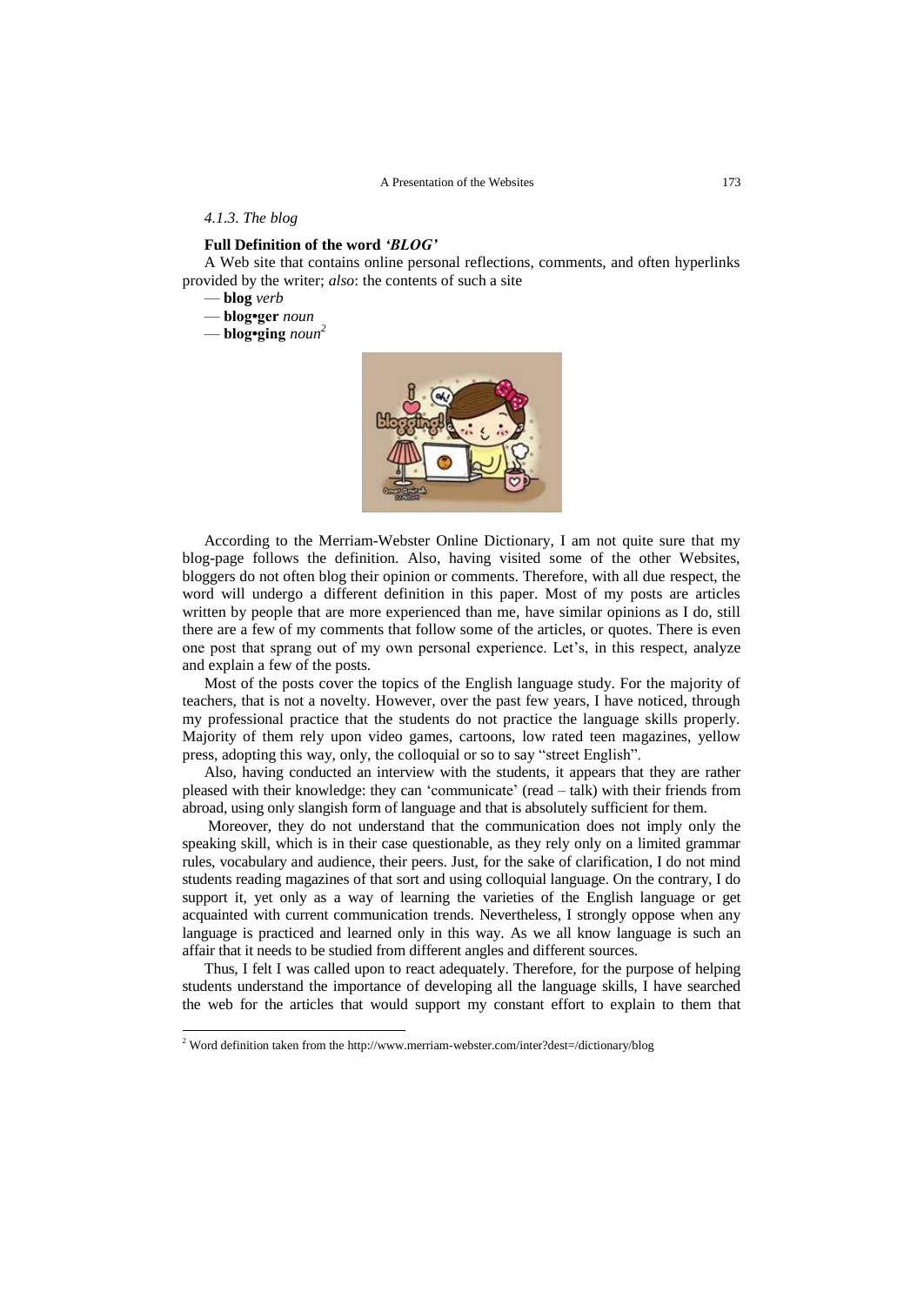communication is much more than simple 'chit-chat'. Hence, the posts "How to speak so others listen", "Why is writing important?", "Active Listening", "Are you reading?", "Why are Grammar and Punctuation Important?". To round up the mission, the article "Anton Checkhov on 8 qualities of Cultured People" followed. For the purpose of promoting literacy among young people, I have also created a Facebook group, "English Tea Lounge", providing a variety of links, articles, cartoons, songs and video clips that will help the students understand the language structure, study standard English but also learn and listen to other dialects and work on language acquisition and learning in myriads of ways. In addition, they have the opportunity to study and learn about the English culture as a whole, in a relaxed, informal, fun way. Though I am the administrator of the group, the students have the access and post articles, stories, photos themselves. The link to the Facebook group "English Tea Lounge" https://www.facebook.com/groups/1565096480380211/.

All that has been mentioned above has been done for the purpose of helping the students grow and develop into complete persons who will be able, as much as possible, to face and live their lives in all its complexity. That, in my humble opinion, should be the purpose of education. The logical conclusion of this chapter would be the extract from my website blog-post "A Wise Teacher":

*"Let me put it this way, it is important for each one of you to understand that you all have this privilege to become better and more successful people. The privilege is called – EDUCATION. Do now whatever it takes in this journey so that in the future you could use its fruits for accomplishing whatever you want, skillfully, and quickly going round-about the ones who have decided to remain in the last rows, still searching for excuses and putting blame on the others."<sup>3</sup>*

#### *4.1.3. The teacher's corner*

This page is specifically designed for a wide audience of teachers, covering different topics and issues, lesson plans with the aim of sharing ideas, experience, opinions and problems. So far, it contains a range of different lesson plans, concerning English Language Learning and more.

As for the lesson plans, they are a result of the moments of inspiration and the necessity to step out of the basic curriculum boundaries. Although the course books my school has been using so far, have all been good and offered interesting study



material, however, after a few years of using one sort of a course book, a teacher and the students inevitably get tired of it and are looking for something different, more involving and creative. Therefore, every now and then, I change the basic curriculum in a spur of moment and offer the students classes with a difference.

Also, I am proud to say, the students of the English Language and Literature almost every year visit our school in order to practice and develop their teaching skills. It is a special feeling when your former students, now colleagues, turn to you for help and advice on how to structure a class, make lesson plans, get a few tips of advice. During those classes, it is not only me who enjoy the process of mentorship and passing on the knowledge and skills of teaching, but the former and current students enjoy the classes

l

<sup>&</sup>lt;sup>3</sup> An Extract taken from the article "A Wise Teacher" by Natalija Laketić, translated from Serbian into English by Nada Radenković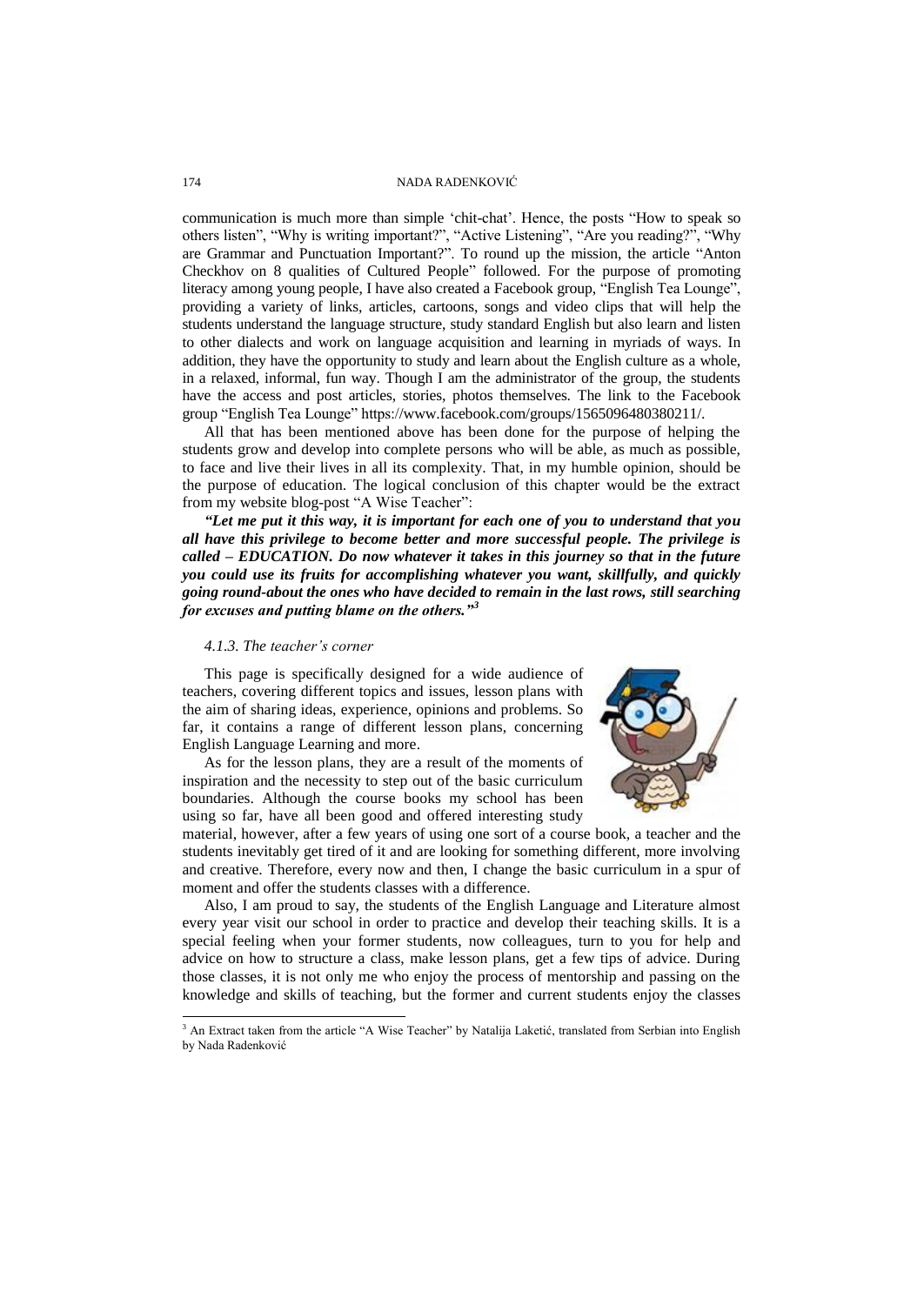#### A Presentation of the Websites 175

immensely, as each and one of them is different, innovative, creative, fun and, what is more, educational. I call it "The Fruits of Joy" – once you were their teacher, a few years later they are colleagues. What can be more fulfilling than this? In the past few years my doors have been open for the students who need to gain some teaching practice before they take the exam. Again, I need to say, that I am proud of my former students since all of them have passed their exams with flying colours. Hopefully, in the times to come there will be more of those lesson plans posted on the website.

My next idea is to keep on filling this page with the specific issues concerning teachers' problems. Some of them being: the lack of necessary equipment, inadequate working conditions, inadequate trainings and seminars, the Ministry of Education indifference for the teachers needs and wish to gain some professional experience in foreign countries by attending seminars, trainings or conferences abroad. Thus, the foreign language teachers are deprived of being directly involved in the community the ESL teachers worldwide. This is a major problem that no one in the Ministry, so far, has tried to solve. To have the teachers organize themselves individually requires major costs and expenditures which they are not in a position to afford. Thus, the only way is to go online and depend on the professional websites concerned with the English language learning. There are many more problems that need to be discussed, yet, one at a time. The future will reveal the truth.

#### *4.1.4. Students' corner*

This page is currently empty for one and the simple practical reason. At the beginning of this school year our school has introduced new course books, Way up 1-4, Klett Publishing House. As it usually goes, with the new material, yet according to my experience, it takes about one school year to see if the course book functions and are its tasks appropriate or not. Therefore, I have decided to leave this open empty for the time being and start filling the page at the beginning of the next academic year. Also, both of



my websites appeared rather late when compared to the beginning of the school year, so I found it, at this point, inadequate to fill up the page with the material that is currently being studied, leaving aside the entire first term material that has already been covered. However, there is an interesting article about one of my students who reads and writes English poetry and prose. Moreover, she has begun writing a novel. More information about Jelena Kvaić is available on the website.

# *4.1.5. History of the English language*

For some of the respectable colleagues, it may be strange why I have posted this article. This article is a reaction to a discussion on language that I was participating in some time ago. The crucial sentence of the discussion follows: "Language is an 'Artificial Invention" referring not to any of IT, a software or a programe language. The sentence referred to the languages people speak, to be blunt. I intentionally will

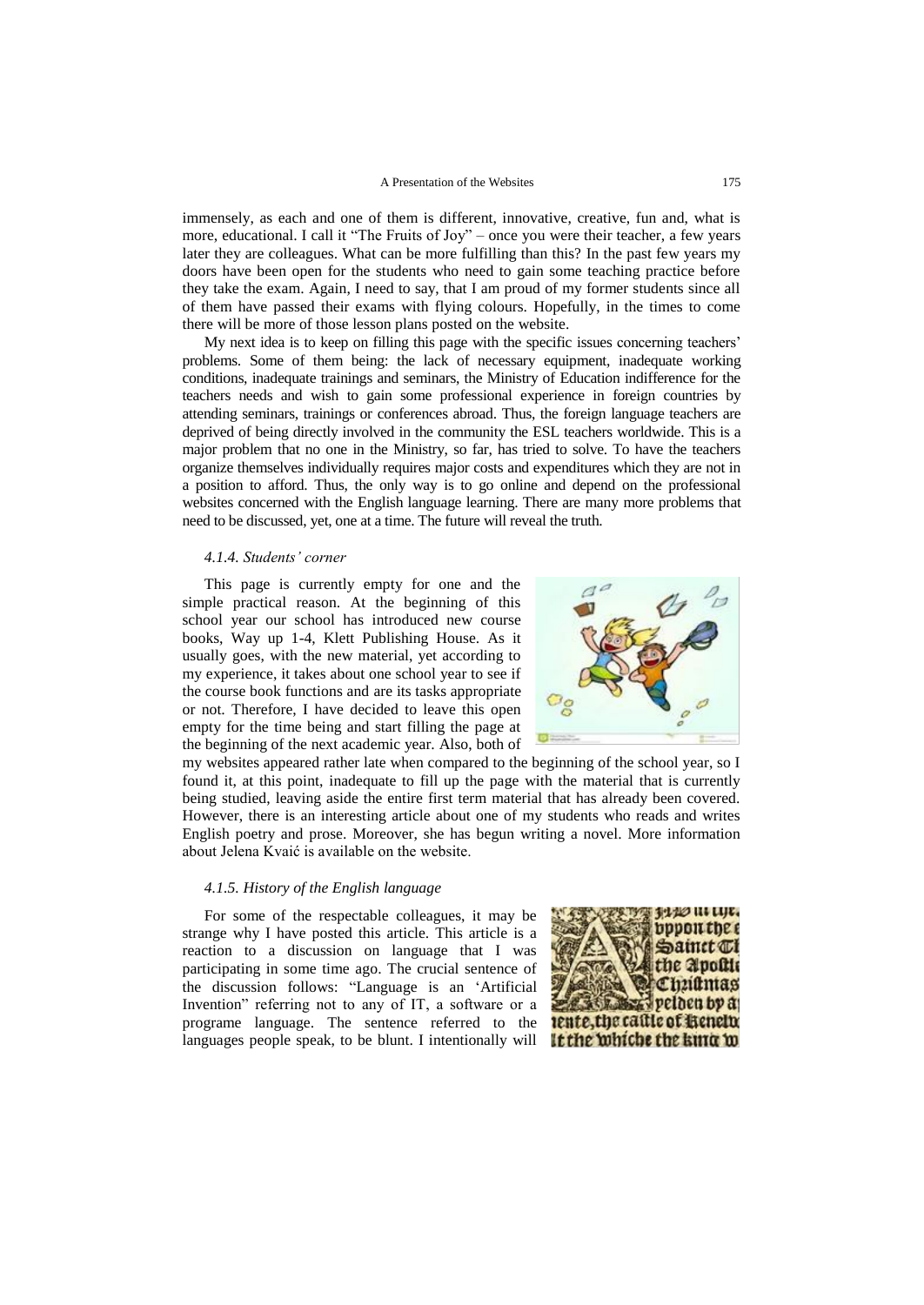not name the person who produced such an ignorant statement. My only reaction was: ―OK. Tell me, then, who is the person who invented it?‖. Naturally, the person in question got confused and offered no answer. Therefore, this page is only an online answer to all those who are not familiar with the language studies.

Let alone medicine or biology which teaches that there are speech organs and the speech center in the brain that have developed in the human race through the process of evolution.

The same or similar rule, I am free to say, applies to all languages. Through ages and centuries and milleniums, the language and languages have been developing, evolving for different reasons, needs and conditions. Although the linguists, reading the article, are familiar with this briefly explained scientifically proved fact, my decision was to post it anyway for the sake of all those who believe that the language is artificial or exists only as long as we are living. What is missing, as an addition to this post, are the articles in Medicine that explain the structure of the human brain. Instead I have posted images that prove the scientific statement.

As a logical continuation of this post, I have deliberately posted the article on the history of the English Literature, to indicate that all the wonderful pieces of writing have been produced to explain and give an insight into the complexity of life and Man, through words used in trillions of beautiful ways: poetry, novels, essays or articles. Thus, it again proves that the language is not an artificial invention

but rather a tool for the Human race to understand each other's feelings, life-stories, opinions and connect in millions of ways. Literature is, to me and I strongly believe to many, the extension of life. If you cannot travel the world literally and get to know

different cultures, people, customs, life stories, you can grab a book and take a journey of a different kind with almost similar effect. A well written book with its richness and the riches, whatever the language it is written in, nourishes the soul, the brain, the entire being. It makes us human and humane.

The same applies to the posts and the rest of the pages "The History of British Art". Visual Arts, like painting, music or films are nothing else but different languages that have been used since the creation of a man to explain the world he lives in, to pass the stories of the problems of the mankind and offer solutions to fill in the cracks where natural science cannot. Therefore ‗Hail' Language Arts and Arts in general.

nasal cauth **Dalat** tono epiglotti ophagus thurpid trachea cartilage

Speech organs



Brain structure and speech centre

Apart from this, through my teaching practice

and conversations I have had with my colleagues, the curriculum is not 'programmed' by